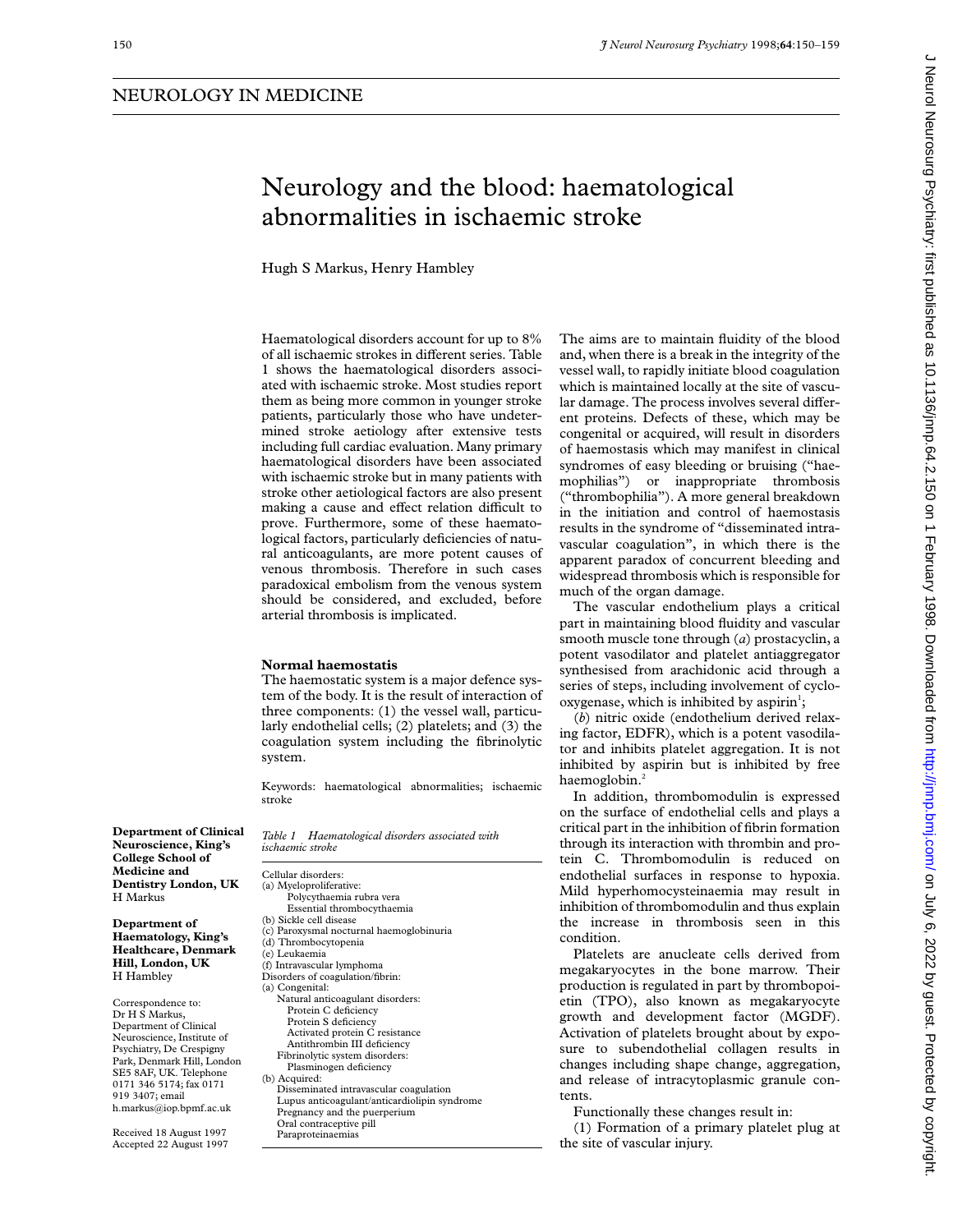(2) Thromboxane A2 synthesis. This causes vasoconstriction and further platelet aggregation, thus augmenting the primary platelet plug.

(3) Release of coagulation proteins including thrombin, factor V, and von Willebrand factor.

(4) Exposure of phospholipid membrane and other receptors, which is important in the coagulation cascade and interactions with neutrophils and monocytes and other platelets via fibrinogen and von Willebrand factor.

The coagulation cascade model with its division into intrinsic and extrinsic pathways has largely stood the test of time.<sup>34</sup> Recent advances have emphasised the importance of the tissue factor driven extrinsic pathway as the prime activator of coagulation. Tissue factor is a ubiquitous protein, with the exception of the vascular compartment. Only activated neutrophils and monocytes express tissue factor in the blood and the endothelium can be seen as a simple barrier preventing interaction between tissue factor and the coagulation system. The intrinsic pathway probably functions to amplify the formation of the tenase complex. The other major advance in our understanding has been regarding the role of the inhibitors of coagulation and their interaction with other systems. Antithrombin is a major inhibitor of thrombin. It combines in a 1:1 complex with thrombin and this interaction is enhanced by heparin. As a member of the serpin family, it also inhibits other serine proteases including factors X, XIa, and IXa (FX, FX1a, and FIXa). Activated protein C plays an important part in inactivating FVa and FVIIIa. As FV is an important part of the tenase, activated protein C plays a pivotal part in down regulating thrombin generation. Tenase is the complex of activated factor V and X which binds to the phospholipid surface in the presence of calcium and results in a several fold increase in the activity of factor X compared with unbound factor X. Thrombin is rapidly bound to the endothelial surface protein thrombomodulin. On binding, thrombin loses its ability to split fibrinogen and instead becomes a potent activator of protein C. Activated protein C in association with protein S inactivates FVa by cleaving the heavy chain of FVa at position 506. Substitution of the normal arginine by glutamine at position 506 removes one of the cleavage sites of activated protein C resulting in increased thrombin generation. Antiphospholipid antibodies may act by interfering with the inactivation of FV by activated protein C. Protein S, as well as acting as a cofactor for protein C, is able to inactivate FVa directly at another arginine cleavage site (306) and may also remove activated protein C protection factors allowing activated protein C to inactivate FVa. Protein S has no proteolytic activity (figs 1 and 2).

## **Cellular disorders**

MYELOPROLIFERATIVE *Polycythaemia rubra vera*

Polycythaemia rubra vera is a myeloproliferative disorder resulting from clonal expansion of a transformed haematopoetic stem cell associated with pronounced overproduction of red

blood cells and, to a lesser extent, expansion of granulocytic and megakaryocytic elements. It usually begins in late middle age. The increased packed cell volume results in hyperviscosity and reduced cerebral blood flow. This may result in cerebral infarction: transient ischaemic attacks or intracranial venous thrombosis. Stroke rates of about 5% a year have been reported.<sup>5</sup> Other neurological symptoms include headache, dizziness, visual blurring, and confusion resulting from a reduction in cerebral blood flow secondary to hyperviscosity. Treatment may involve phlebotomy, hydroxyurea, and other cytotoxic drugs.

Secondary polycythaemia may be caused by chronic hypoxia, often occurring, for example, in patients with congenital cyanotic heart disease, smoking, cerebellar hemangioblastoma, renal tumours, and patients who smoke. It has been suggested that this is a risk factor for stroke but if this is the case it seems to be only weakly associated. Furthermore the association is confounded by cigarette smoking and blood pressure, both being linked to packed cell volume. Studies have shown no increased risk of stroke in young adults with cyanotic congenital heart disease and secondary polycythaemia<sup>6</sup> or in perioperative thrombotic risk in 100 patients with secondary polycythaemia.<sup>7</sup>

#### *Essential thrombocythaemia*

Essential thrombocythaemia is a myeloproliferative disorder in which blood platelet counts above 600 000 cells/ml occur. In addition the platelets are often large and have functional abnormalities. Occasionally such abnormalities of platelet function result in a bleeding tendency but thrombosis is more common. Stroke is a well recognised complication but headache and transient focal and non-focal neurological disturbances are also frequent.<sup>8-10</sup> Essential thrombocythaemia must be distinguished from secondary thrombocythaemia, which can occur in response to conditions including inflammation, acute bleeding, iron deficiency, splenectomy, and infection. A highly increased platelet count in the absence of an identifiable cause of secondary thrombocythaemia is usually sufficient for a diagnosis of essential thrombocythaemia. Support for the diagnosis may be obtained by in vitro platelet aggregation studies and the documentation of splenomegaly. In essential thrombocythaemia the megakaryocytes are large and hyperploid by contrast with secondary thrombocythaemia when they are usually increased in number and of small diameter and low ploidy.

The management of essential thrombocythaemia requires specialist care and hydroxyurea is often used as an initial treatment. The use of antiplatelet agents such as aspirin is controversial. These may protect against thrombosis but can also increase the risk of haemorrhage. Control of the platelet count is of primary importance but in the occasional patients in whom good control cannot be achieved, or who develop thrombotic complications despite adequate lowering of the plate-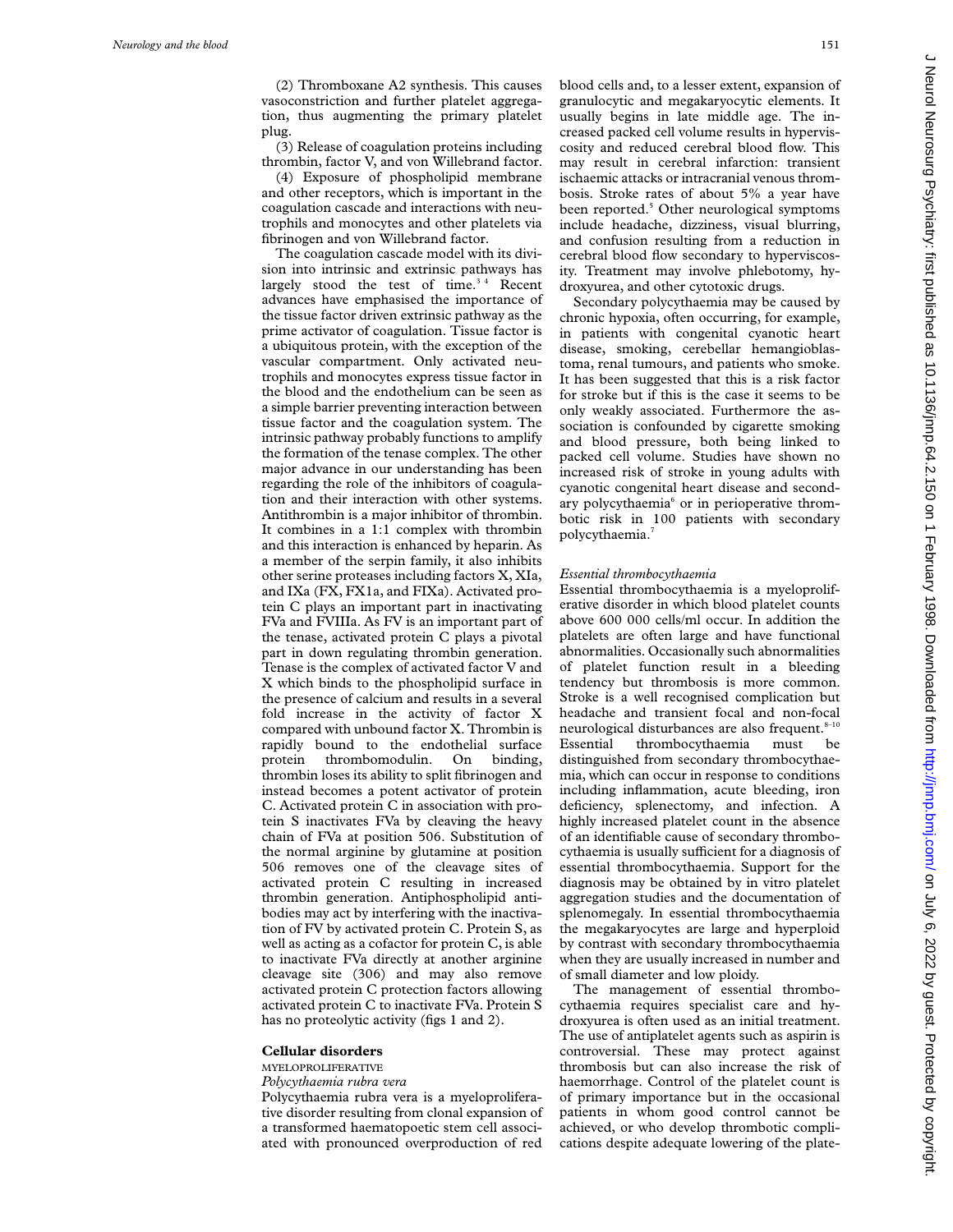

Figure 1 – The coagulation cascade. Vascular damage initiates coagulation cascade resulting in the explosive generation of thrombin at the site of injury.<br>Thrombin catalyses the conversion of fibrinogen to an insoluble fib *formed and eventually dissolves the clot. Inappropriate activation of blood coagulation, or depressed fibrinolytic activity, or both may lead to the formation* of a thrombus. By contrast, a defect or deficiency in the coagulation process and/or accelerated fibrinolysis is associated with a bleeding tendency. The<br>cascade scheme is organised into the intrinsic (factors XII, XI, IX, pathways (factors V, X, XIII, prothrombin, fibrinogen). The extrinsic pathway is initiated when blood is exposed to tissue factor released from damaged<br>endothelium. The intrinsic pathway is initiated by the activation of f kaolin in vitro. Feedback activations of factors V, VII, and VIII by factor Xa and the activation of factor XI by thrombin are not shown. (From APC<br>Resistance, version 2.0 1997 Chromogenix AB, Taljegårdsgatan 3, S–431 53 M

let count, the addition of low dose aspirin may be warranted.

#### SICKLE CELL DISEASE

Stroke is a frequent complication of homozygous sickle cell disease, particularly in children.11 12 One study suggested that 75% of cerebrovascular complications in sickle cell patients occurred in those under 15 years of  $age<sup>11</sup>$  whereas another study found cerebral ischaemia in 15% of homozygotic Hb6SS patients with a mean age of onset of 15 years.<sup>5</sup> However, the prevalence of silent infarction on

brain imaging is higher.<sup>13</sup> The mechanism of stroke is often unclear although changes during sickle cell crisis, such as raised whole blood viscosity and red blood cell abnormalities may result in small and large arterial occlusions. In addition, stenosis of large extracranial or intracranial vessels may occur secondary to fibrous proliferation of the intima. Stenoses in the middle cerebral artery can be detected by transcranial Doppler and their presence predicts risk of stroke.<sup>14</sup> This technique may allow identification of at risk people in whom a programme of exchange transfusion can prevent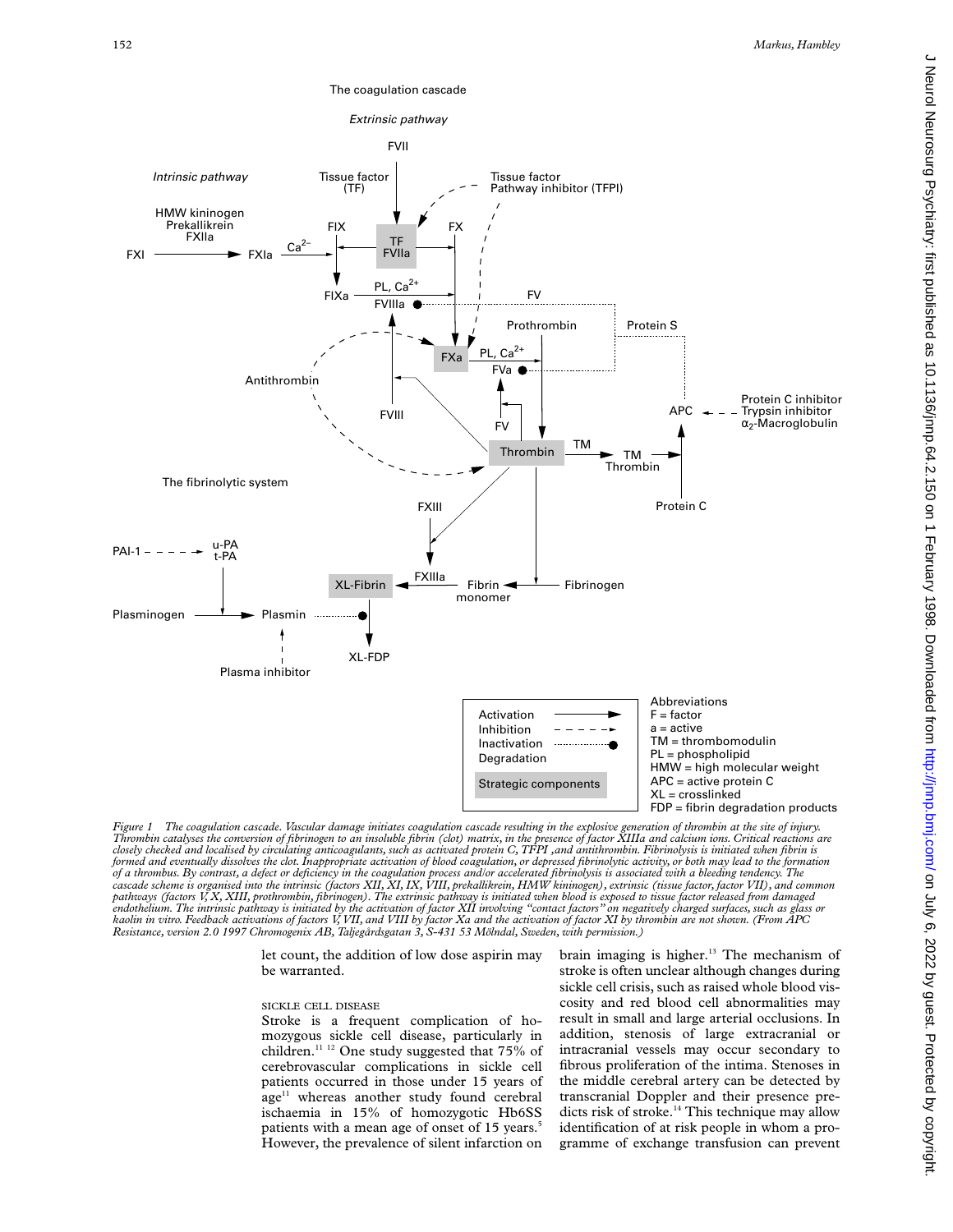

*Figure 2 The protein C anticoagulant pathway. Thrombin escaping from a site of vascular injury binds to its receptor thrombomodulin (TM) on the intact cell surface. As a result, thrombin loses its procoagulant properties and instead becomes a potent activator of protein C. Activated protein C (APC) functions as a circulating anticoagulant, which specifically degrades and inactivates the phospholipid-bound factors Va and VIIIa. This effectively down regulates the coagulation cascade and limits clot formation to sites of vascular injury. The activity of APC is potentiated by two cofactors, protein S and native (non-activated) factor V. Protein S functions as a cofactor in the degradation of factor Va and VIIIa. Native factor V acts in synergy with protein S as a cofactor in the degradation of factor VIIIa. Thus factor V has dual roles one as anticoagulant in its native form and the other as an procoagulant after its activation. APC is slowly neutralised by circulating inhibitors. Thrombin bound to TM is eventually inhibited by antithrombin or removed through endocytosis of the thrombin/TM complex. T=thrombin; PC=protein C; PS=protein S. (From APC Resistance, version 2.0 1997 Chromogenix AB, Taljegårdsgatan 3, S-431 53 Mölndal, Sweden, with permission.)*

stroke. Occlusion of large intracerebral arteries in sickle cell disease may result in a Moya-Moya-like syndrome which can present often in young adults with subarachnoid haemorrhage. The mainstay of treatment of cerebrovascular complications in sickle cell disease is exchange transfusion.

Stroke may also complicate haemoglobin sickle cell disease.<sup>15</sup>

# PAROXYSMAL NOCTURNAL HAEMOGLOBINURIA

Paroxysmal nocturnal haemoglobinuria is a rare disorder which is an acquired clonal disease in which red cells show increased sensitivity to lysis by complement.<sup>16</sup> The complement activation indirectly stimulates platelet aggregation and hypercoagulability, which is probably responsible for the tendency to thrombosis. Patients present with a haemolytic anaemia, and often mild lymphopenia and thrombocytopenia. Haemoglobinuria may occur. The diagnosis can be made by the Ham test in which sensitivity of the patient's cells to lysis by complement can be shown or with CD59 assessment by flow cytometry. Cerebral venous thrombosis may occur; stroke is occasionally part of the syndrome.<sup>17</sup>

#### THROMBOCYTOPENIA

Thrombotic thrombocytopenic purpura is a rare but often fatal disorder characterised by thrombocytopenia, a microangiopathic haemolytic anaemia, renal failure, fever, and neurological symptoms. It may be initiated by endothelial injury and subsequent release of Von Willebrand factor and other procoagulant materials from the endothelial cells. In addition in some patients circulating protein may induce

platelet aggregation.<sup>16</sup> Many of the symptoms are due to widespread small platelet microthrombi which cause infarction in many organs including the brain. Neurological symptoms include a fluctuating encephalopathic picture with confusion and seizures and this can be accompanied by focal symptoms and signs.<sup>18 19</sup> However, it can occasionally present with isolated stroke or transient ischaemic attack. The thrombocytopenia on full blood count will point to the diagnosis. Brain CT may be normal or show infarction and occasionally intracerebral haemorrhage.<sup>20</sup>

Thrombotic thrombocytopenic purpura is similar to haemolytic-uraemic syndrome, which usually occurs in children less than 5 years old. This multisystem disorder presents with fever, thrombocytopenia, a microangiopathic haemolytic anaemia, hypertension, and varying degrees of renal failure. Hyaline thrombi are particularly seen in the afferent arterioles and glomerular capillaries of the kidneys and neurological symptoms, other than those associated with uraemia, are less common but can still occur.<sup>21</sup>

Treatment for thrombotic thrombocytopenic purpura involves exchange transfusion or extensive plasmapheresis coupled with infusion of fresh frozen plasma. This therapeutic approach has led to a considerable reduction in the overall mortality with over half of the patients with thrombotic thrombocytopenic purpura recovering.

# *Heparin induced thrombocytopenia*

It has been estimated that as many as 10%-15% of patients receiving therapeutic doses of heparin may develop a degree of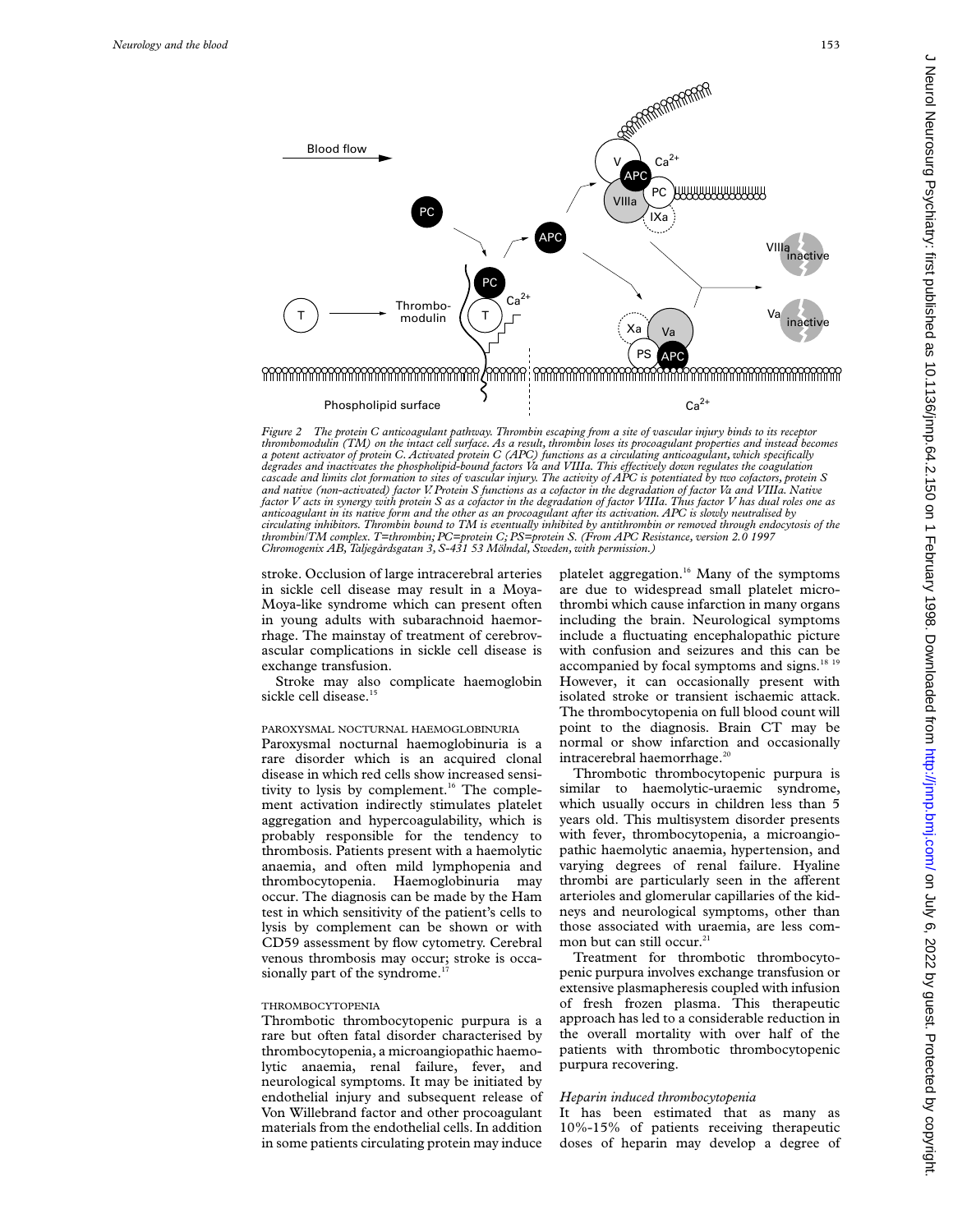thrombocytopenia.22 This may occur due to drug-antibody binding to platelets or occasionally secondary to direct platelet agglutination by heparin. It may lead to severe bleeding or intravascular platelet aggregation and paradoxical thrombosis. Stroke may occur.<sup>23</sup>

# LEUKAEMIA

Leukaemia more often causes intracerebral haemorrhage due to thrombocytopenia or direct leukaemic infiltration of the CNS, than arterial occlusion. When stroke does occur it is thought to be due to increased blood viscosity.<sup>24</sup>

#### INTRAVASCULAR LYMPHOMA

Intravascular lymphoma is an uncommon malignancy, defined pathologically by neoplastic proliferation of lymphoid cells within the lumens of capillaries, small veins, and arteries with little or no adjacent parenchymal involvement.<sup>25</sup> It used to be called malignant angioendotheliosis but recent immunohistochemical studies have demonstrated that the tumours are neoplastic lymphoid cells more commonly of B-cell origin and therefore it is now referred to as intravascular lymphoma or angiotrophic large cell lymphoma. Most commonly symptoms are confined to the skin or CNS until later stages of the disease when systemic features may develop.<sup>26</sup> A literature review of 114 patients found that 63% had neurological manifestations without abnormalities on bone marrow biopsy, chest and abdominal CT, or CSF examination.<sup>27</sup> One neurological presentation is with recurrent stroke-like episodes.<sup>28</sup> It may also present with a dementia with or without focal neurological signs, a spinal cord syndrome, and peripheral or cranial neuropathies.<sup>27</sup> It may produce an identical clinical picture to primary angiitis of the CNS, including similar angiographic appearances, and distinction may only be possible on brain biopsy or postmortem.29 Similarly the peripheral nervous system findings may mimic systemic vasculitis and again only be differentiated on biopsy.<sup>30</sup> Autoantibodies may occur which can make distinction from vasculitis even more difficult. Most of the cases of CNS involvement have been diagnosed at postmortem. In some cases an improvement has been made after corticosteroid therapy although this may only be partial or transient. Chemotherapy has resulted in remission in a few case reports.<sup>2</sup>

#### **Disorders of coagulation/fibrin**

#### CONGENITAL

*Natural anticoagulation disorders*

The natural anticoagulants (heparin cofactor 2, antithrombin III, protein C, and protein S) inhibit thrombosis in the normal subject. Deficiencies of these anticoagulants may be hereditary or acquired. Such deficiencies may be responsible for as many as 20% of nontraumatic venous embolisms $31$  but their role in arterial thrombosis remains unclear. Many case reports have suggested an association but more controlled studies have often failed to prove this. Heparin cofactor 2 has probably only a minor role in venous thrombosis, and there are no convincing data linking it with arterial thrombosis.

# *Protein C*

Protein C is a vitamin K dependent protein which binds to the endothelial cell surface protein thrombomodulin and is converted to an active protease by thrombin. Activated protein C, in conjunction with protein S protolyses factor Va and factor VIIIa, which reduces thrombin formation. Activated protein C may also promote fibrinolysis and accelerate clot lysis. Protein C is synthesised in hepatocytes and its synthesis is encoded by a single gene located on chromosome 2. Hereditary protein C deficiency is usually an autosomal dominant disorder although dysfunctional molecules have also been identified in some patients with thrombosis.<sup>22</sup> Heterozygotes with 25%-50% of protein C concentrations occur in about 1 in 300 to 1 in 3000 unselected blood donors,  $32^{33}$ but many of these people are asymptomatic. Symptomatic deficiency is much less common, occurring in perhaps as few as 1 in 36 000 people.<sup>3</sup>

There are many reports of protein C deficiency associated with ischaemic stroke.<sup>35-41</sup>

In young patients with stroke and protein C deficiency, who also have a strong family history of premature thrombosis, it is likely that the relation between protein C deficiency and the stroke is causal. However, often in older patients with moderate degrees of protein C deficiency, determining whether the association is causal can be difficult. The correlation between protein C and protein S concentrations and the risk of thrombosis is not as precise as for antithrombin III deficiency, and protein C concentrations in asymptomatic deficient people overlap with those seen in patients with recurrent thromboembolism.<sup>22</sup> Furthermore, in the acute stage of stroke low concentrations of protein C are fairly common and may reflect consumption. The degree of reduction in protein C concentration has been associated with the severity of stroke.<sup>42</sup> Serial sampling has shown that protein C concentrations may return to normal some months after stroke.<sup>43</sup> Therefore, if low protein C concentrations are found in the acute phase of stroke measurement should be repeated after three months and family members should be tested. Apart from patients with extensive thrombosis or stroke, secondarily low protein C concentrations may occur in severe liver disease, the nephrotic syndrome, disseminated intravascular coagulation, in the postoperative period, and in patients receiving warfarin.<sup>44</sup>

It is generally recommended that patients with primary protein C deficiency and stroke should be heparinised and treated with oral anticoagulants. Whether these should be continued lifelong remains uncertain. Warfarin therapy itself will reduce protein C concentrations making determinations of concentrations while on therapy difficult.

An association has been reported between warfarin induced skin necrosis and protein C deficiency. This is a rare but serious complica-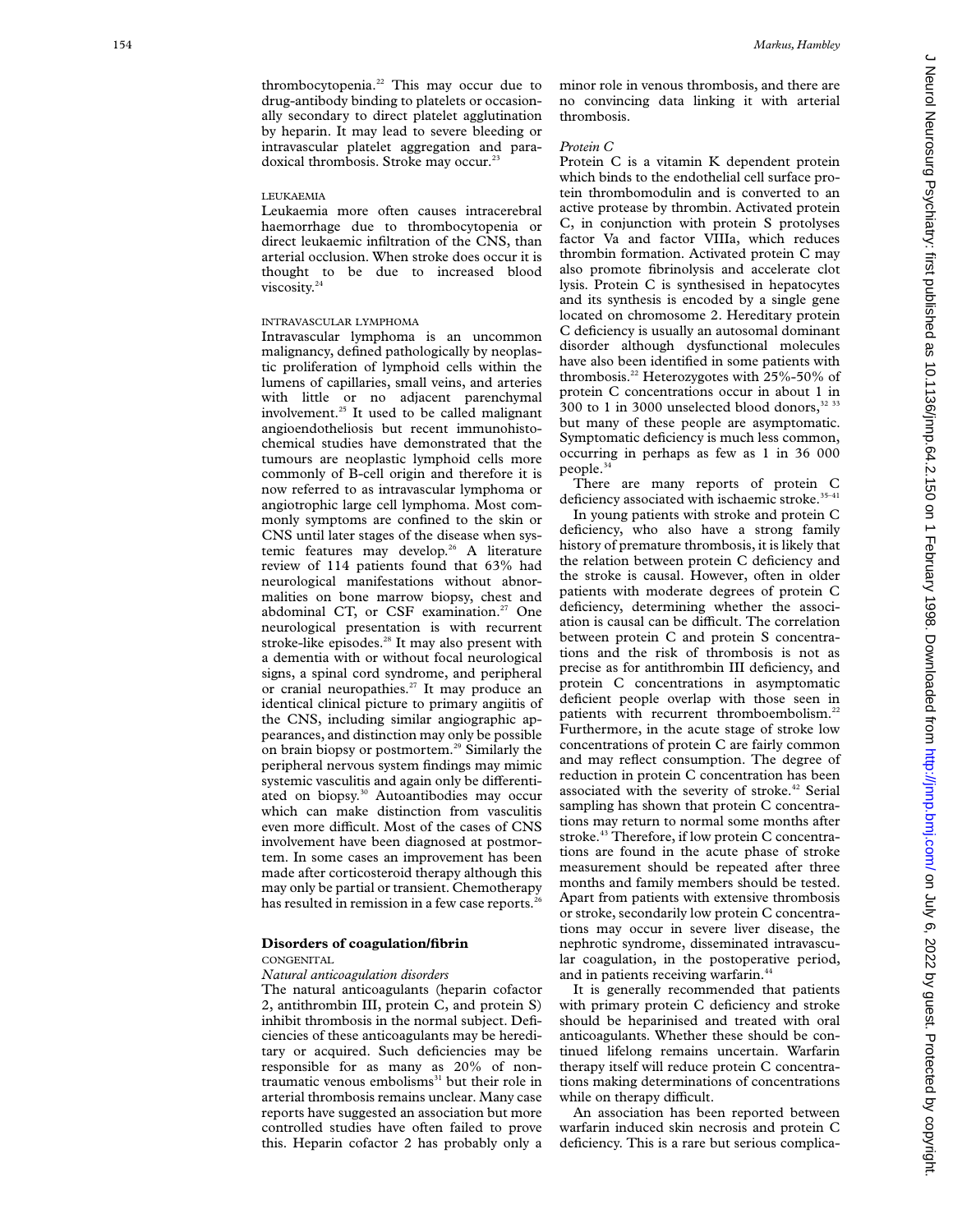tion of warfarin. It usually presents with localised pain followed by a petechial rash and ecchymoses. This can progress to widespread full thickness skin necrosis. If these symptoms appear during warfarin therapy the drug should be discontinued and vitamin K injected parentarally. Heparin can be given safely.

## *Protein S deficiency*

Protein S is a vitamin K dependent plasma glycoprotein which serves as a cofactor for activated protein C. It is synthesised primarily in the liver and encoded on chromosome 3. In plasma about 60% is bound to a C4b-binding protein and 40% is in an active free form. Therefore for full assessment both total and active or "free" protein S need to be measured. It has been estimated that protein S deficiency occurs in 1 in 3000 to 1 in 15 000 people.<sup>45 33</sup> Hereditary protein S deficiency is an important cause of idiopathic venous thrombosis and may account for 5% or more cases.<sup>34</sup>

Some case reports and small series have reported an association between protein S deficiency and ischaemic stroke.<sup>35 38 46-49</sup> However, the same difficulties occur as in interpreting the association between protein C and stroke. Protein S concentrations may fall in ill patients both with stroke and admitted to hospital for other reasons.<sup>50</sup> Therefore as for protein C, follow up concentrations after three months and screening of family members is necessary. In the presence of persistent protein S deficiency in stroke the recommended treatment is anticoagulation. Low protein S concentrations may also occur with pregnancy, warfarin therapy, and acute illness, whereas women have lower concentrations of protein S than men.

## *Activated protein C resistance*

Functional resistance to the anticoagulant effects of activated protein C seems to be the most common inherited prothrombotic state.<sup>5</sup> The genetic basis for this functional abnormality has recently been defined as a point mutation in factor V at the exact site (Arg 506) where activated protein C normally cleaves and inactivates the Va procoagulant; this is referred to as the Leiden factor V mutation.<sup>52</sup> Some small studies have suggested an association between activated protein C resistance or the Leiden factor V mutation and stroke<sup>53</sup> but larger case-control studies have failed to confirm the association.<sup>54-57</sup> The situation is complicated by a recent report associating activated protein C resistance with cerebrovascular disease independent of the factor V mutation.58 In view of the frequency of asymptomatic heterozygotes for the factor V Leiden mutation in the normal population the optimal treatment of patients with the mutation and stroke is uncertain. However, in young patients with no obvious risk of stroke anticoagulation with warfarin seems a reasonable approach. Paradoxical venous embolism should be sought in view of the strong association with venous thrombosis.

# *Antithrombin III*

Antithrombin III is a plasma glycoprotein synthesised in hepatocytes and endothelial cells,<sup>59</sup> and encoded for by a gene located on chromosome 1.<sup>60</sup> It inhibits thrombin and other activated serine proteases including factors IXa, Xa, XIa, XIIa, and calicrin. Congenital antithrombin III deficiency is inherited as an autosomal dominant trait.<sup>59</sup> The most common defect is mild (heterozygous) antithrombin deficiency which occurs in 1 in 2000 people. In addition, dysfunctional antithrombin molecules with mutations affecting either the serine protease binding site or the heparin binding site have been described. It has been estimated that between 1 in 2000 and 1 in 5000 of the general population have antithrombin III deficiency.<sup>61 62</sup>

Antithrombin III deficiency has been associated with a high risk of developing venous thrombosis with as many as 85% of patients developing thrombosis by the age of  $50.^{63}$ There are case reports linking hereditary antithrombin III deficiency and ischaemic stroke and in some of these stroke occurred in family members, suggesting a causative association.40 64–67

An acquired antithrombin III state can be caused by severe hepatic failure leading to reduced synthesis of antithrombin III, nephrotic syndrome, oral contraceptive use, heparin therapy, disseminated intravascular coagulation, leukaemia, malnutrition, and diabetes.<sup>68</sup> Heparin therapy increases antithrombin III activity and rapidly decreases antithrombin III plasma concentrations. The plasma concentrations normalise two to three days after stopping therapy.5 Because heparin requires antithrombin to exert its anticoagulant action, treatment of antithrombin III deficiency with heparin alone is inadequate. However, patients with antithrombin III who develop acute thrombosis or embolism can be treated with intravenous heparin initially as there is usually sufficient normal antithrombin to act as a heparin cofactor. However, after this they should be placed on long term warfarin therapy. It is not certain whether lifelong warfarin treatment is required and currently decisions should be made according to the severity of the condition, the family history, and the number of recurrences.<sup>44</sup> Family studies should be conducted when an antithrombin deficient person is discovered as up to half the members of a kindred may be affected. Asymptomatic subjects with antithrombin III deficiency should receive prophylactic anticoagulation with heparin or antithrombin III concentrate infusions to raise their antithrombin III concentration before medical or surgical procedures which may increase their risk of thrombosis. Chronic oral anticoagulation is not recommended until those at risk have a clinical thrombotic episode.<sup>22</sup> A recent alternative treatment is antithrombin III replacement with antithrombin III concentrates.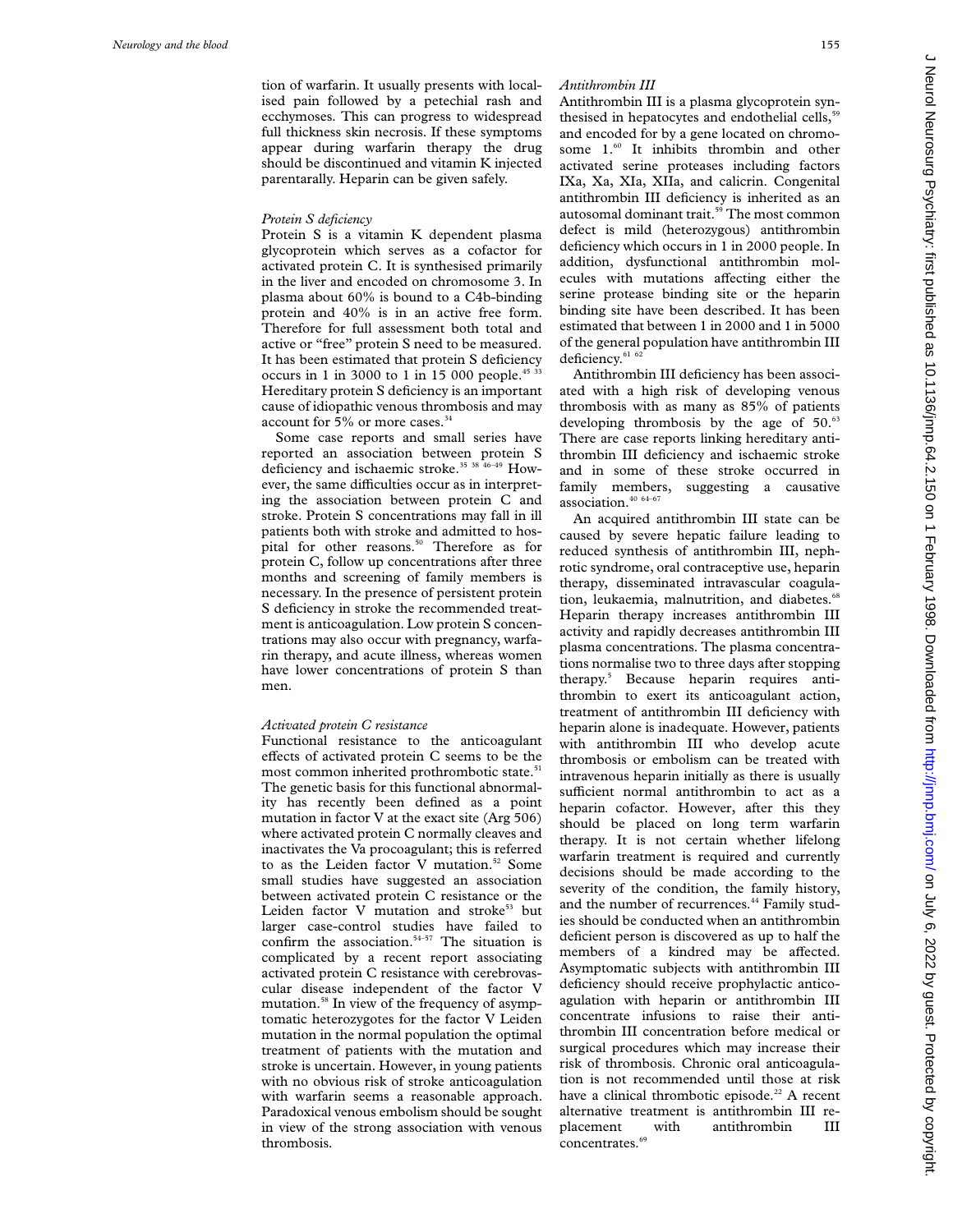## **Fibrinolytic system disorders CONGENITAL**

*Plasminogen deficiency*

Families have been described with recurrent venous thrombosis and embolism due to defects in fibrinogen or plasminogen, or with decreased synthesis or release of tissue plasminogen activator. There are a few case reports associating low functional levels of plasminogen activity in young people with stroke.<sup>70 71</sup>

Hereditary dysfibrinogenaemia is characterised by abnormal fibrinogen molecules that are resistant to cleavage by plasmin. This is a rare disorder which has been linked to thrombosis, including strokes.<sup>17</sup>

#### **ACQUIRED**

#### *Disseminated intravascular coagulation*

Disseminated intravascular coagulation is a rare disease characterised by fibrin thrombi in small vessels and haemorrhagic lesions. It more commonly causes an encephalopathic picture rather than stroke-like episodes although stroke-like episodes may occur. Pathology shows widespread haemorrhagic cerebral infarcts and intracranial haemorrhages. The diagnosis is confirmed by a low platelet count accompanied by low fibrinogen and raised fibrin degradation products.

## *Lupus anticoagulant/anticardiolipin syndrome*

The lupus anticoagulant and anticardolipin antibodies are closely related autoantibodies belonging to a group of antibodies which react with proteins associated with phospholipid. Anticardiolipin antibodies seem to be directed against the plasma protein  $\beta_2$ -glycoprotein whereas thrombin is probably the target protein for the lupus anticoagulant. They are most commonly found in patients with systemic lupus erythematosus but may also occur in patients without the disease and are associated with arterial and venous thrombosis. In the absence of systemic lupus erythematosus they may form one part of the antiphospholipid antibody syndrome which can present with recurrent miscarriages, arterial and venous thrombosis in any size vessel, livedo reticularis, cardiac valve vegetations, and thrombocytopenia.<sup>72</sup> However, anticardolipin antibodies are not specific to the antiphospholipid syndrome and may occur in normal subjects, patients with other autoimmune disorders, malignancy, and HIV infection, and after the use of various drugs including phenytoin, sodium valproate, procainamide, hydrallazine, and quinidine.

Studies have found widely varying frequencies of antiphospholipid antibodies in patients with stroke with a prevalence from 1 to about 50%.73 74 A recent study in an unselected stroke population found no evidence to support the hypothesis that anticardolipin antibodies are an independent risk factor for stroke in young people.75 There was an increase in IgG titre with age and number of vascular risk factors in patients with stroke, but the authors interpreted this as suggesting that it may be a nonspecific accompaniment of vascular disease. By contrast, a recent study by the Antiphospholipid Antibodies and Stroke Study Group found that a single anticardolipin antibody value≥10 GPL units at the time of an initial ischaemic stroke was a significant independent risk factor for stroke but when patients were followed up, anticardolipin antibody positivity did not confer a significantly increased risk for subsequent thrombo-occlusive events or death, including that secondary to stroke.<sup>76</sup> Therefore the overall contribution of antiphospholipid antibodies to risk of stroke remains uncertain. Such cases are relatively rare and therefore no association may be detected in small studies of unselected stroke patients. The symptoms of cerebral ischaemia may be atypical, sometimes with atypical amaurosis fugax in the absence of carotid artery disease. Nevertheless, in those with persistently high titres of anticardolipin antibody, or a persistently positive lupus anticoagulant and some features of the antiphospholipid syndrome there does seem to be an association between the antiphospholipid antibodies and stroke. In such patients, anticoagulation with an international normalised ratio (INR) $\geq$ 3 seems to be more effective than low intensity warfarin or aspirin in preventing recurrent thrombosis.<sup>78</sup> However, in patients with raised anticardolipin antibodies and stroke, in the absence of other features of the antiphospholipid syndrome, the association is more tenuous. In such patients it is sensible to repeat the titre and look for other causes of stroke before treating with anticoagulation.

## *Pregnancy and the puerperium*

In developed countries stroke complicating pregnancy or the puerperium is rare with a frequency of perhaps only 1 or 2 per 10 000 deliveries.<sup>79</sup> It is more common in India.<sup>80</sup> A proportion of these cases is caused by a prothrombotic state that may result in acute middle cerebral artery or other large cerebral artery occlusion, perhaps due to paradoxical embolism from the pelvic or leg veins, or cerebral venous thrombosis. This most often occurs in the puerperium.<sup>81</sup>

#### *Oral contraceptives*

Studies have shown an increased stroke risk in women taking the oral contraceptive pill.<sup>82 83</sup> Studies assessing the risk of stroke in women on the second and third generation combined oestrogen/progesterone oral contraceptives are only now being published. A recent hospital based case-control study assessed the risk of ischaemic and haemorrhagic stroke in 20–44 year olds in 21 centres around the world.<sup>84 85</sup> Six hundred and ninety seven cases of cerebral infarction confirmed by CT were compared with 1962 age matched hospital controls and the overall odds of ischaemic stroke were 2.99 (95% confidence interval (95% CI) 1.65–5.4) in Europe, and 2.93 (95% CI 2.15–4.00) in developing countries. Odds ratios were lower in non-smokers, younger women, and those without hypertension. In Europe the odds ratio associated with low dose oral contraceptives was 1.53 (95% CI 0.71–3.31) compared with 5.30 (95% CI 2.56–11.0) for higher dose oral contraceptives but no such difference was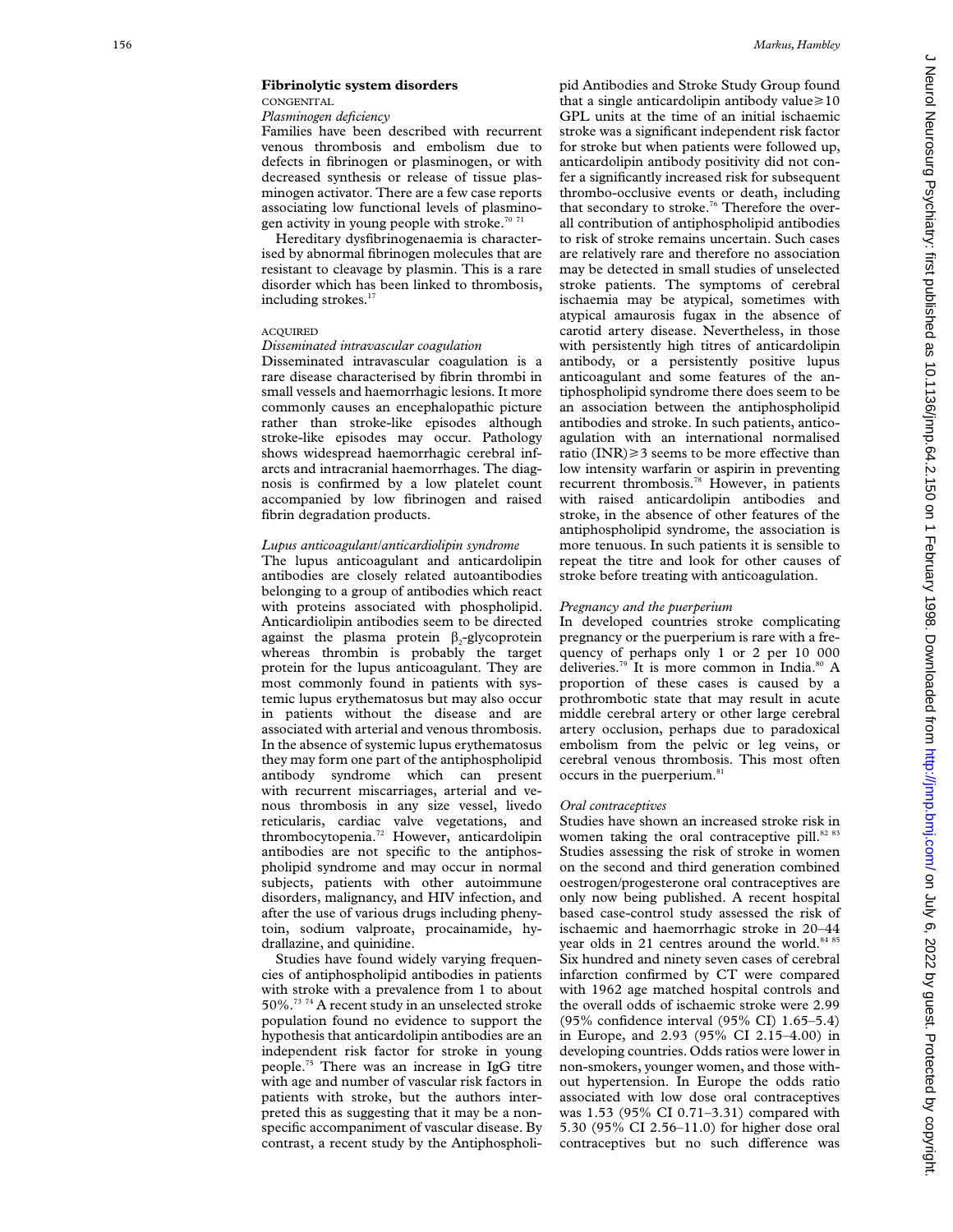found in developing countries. For haemorrhagic stroke 1068 cases and 2910 controls were studied and overall the use of combined oral contraceptives was associated with a slightly increased risk, but only in developing countries (odds ratio 1.76, 95% CI 1.35–2.30). Current oral contraceptive users and hypertensive women had substantially increased risk. Overall in this study about 13% of all strokes in women aged 20–44 in Europe are attributed to the use of oral contraceptives and 8% of strokes in a similar age group in women in developing countries. Significantly increased risks are seen in older women, those who smoke, and those with a history of hypertension. Recently it has been suggested that persons heterozygous for the Leiden factor V mutation are at increased risk of having ischaemic stroke while on the contraceptive pill.

#### *Paraproteinaemias*

Paraproteinaemias such as Waldenstrom's macroglobulinaemia and multiple myeloma can result in a hyperviscosity syndrome which usually presents with an encephalopathic picture with symptoms such as headache, ataxia, lethargy, poor concentration, visual blurring, and drowsiness and coma. Occasionally focal stroke-like episodes may occur and these may also be secondary to occlusion of vessels with acidophilic material thought to result from the abnormal plasma proteins.<sup>23</sup>

## **General management considerations**

It is difficult to determine the importance of the various deficiencies of natural anticoagulants in the pathogenesis of stroke in view of the conflicting data that have been published. However, most well controlled studies suggest that their contribution to overall stroke risk is low in the general population of patients with stroke. They are likely to be a more important cause in young patients without other obvious causes for stroke. On current evidence it would seem reasonable to screen for protein C, protein S, activated protein C resistance, and possibly antithrombin III deficiency in such patients aged 55 or under. These tests can be screened for by assays of protein concentrations or functional testing. Interpretation of the results is complicated both by the acute phase changes seen with protein C and S and the roughly 5% prevalence of heterozygotes with the factor V Leiden mutation in the normal population. These factors have to be carefully considered before embarking on long term anticoagulant treatment in such patients. In general this should only be instituted if there are no other obvious causes for stroke. However, in young patients including children with stroke associated with hereditary deficiencies and a strong family history of stroke in the presence of anticoagulation abnormalities, anticoagulation is usually appropriate. The situation is further complicated by the coexistence of more than one abnormality in some patients which may possibly confer increased stroke risk.<sup>6</sup>

*Table 2 Screening for haematological disorders in patients with stroke*

| In all cases           | Full blood count, erythrocyte<br>sedimentation rate, plasma viscosity |
|------------------------|-----------------------------------------------------------------------|
| In young stroke        | Protein C                                                             |
| $\text{(age} \leq 55)$ | Protein S                                                             |
|                        | Antithrombin III                                                      |
|                        | Lupus anticoagulant                                                   |
|                        | Anticardiolipin antibodies                                            |
|                        | APC resistance/Leiden factor V mutation                               |
|                        | *Haemoglobin electrophoresis                                          |
|                        |                                                                       |

\*In subjects of African or Mediterranean origin.

## **Haematological evaluation in patients with ischaemic stroke**

From the above discussion it is clear that haematological causes for stroke are uncommon and that the association between some of these and stroke remains uncertain. All patients with stroke should have a full blood count. A detailed family history should be taken. More detailed haematological assessment should be confined to patients in whom the likelihood of detecting a significant abnormality is greater. This includes younger patients, patients without any other obvious cause for stroke, and those with a strong family history of nonatheromatous stroke. In such patients it is reasonable to screen for protein C, protein S (and total protein S if abnormal), and antithrombin III deficiencies, activated protein C resistance, anticardolipin antibodies, and the lupus anticoagulant. If activated protein C resistance is abnormal factor V Leiden polymorphism should be determined. When such tests are performed in the acute phase of stroke, particularly in patients with larger strokes, if abnormalities are found the tests should be repeated some weeks later before any long term decisions on management are made. It should be remembered that concurrent anticoagulation therapy (for example, heparin or oral courmarin) will reduce the concentration of the anticoagulant proteins such as protein C and S. All young black and eastern Mediterranean people with stroke should have haemoglobin electrophoresis for sickle cell disease. Table 2 summarises this screening proceedure.

## **Summary**

Haematological disorders account for 0%-8% of ischaemic strokes in different series. These include cellular disorders such as polycythaemia rubra vera, essential thrombocythaemia, sickle cell disease, thrombocytopenia, and other disorders. They also include disorders of coagulation, and recently particular interest has centred on protein C and S deficiency and activated protein C resistance. Antiphospholipid antibodies represent an acquired disorder of coagulation. A prothrombotic state induced by more common factors including the contraceptive pill, pregnancy, and the puerperium, and neoplasia also seems to increase stroke risk. Haematological causes of ischaemic stroke were reviewed in this chapter and a protocol for exclusion of such disorders in patients with ischaemic stroke was discussed.

<sup>1</sup> Marcus AJ, Webster BB, Jaffe EA, et al. Synthesis of prostacyclin from platelet derived endoperoxides by cultured human endothelial cells. *J Clin Invest* 1980;**60**:979–86.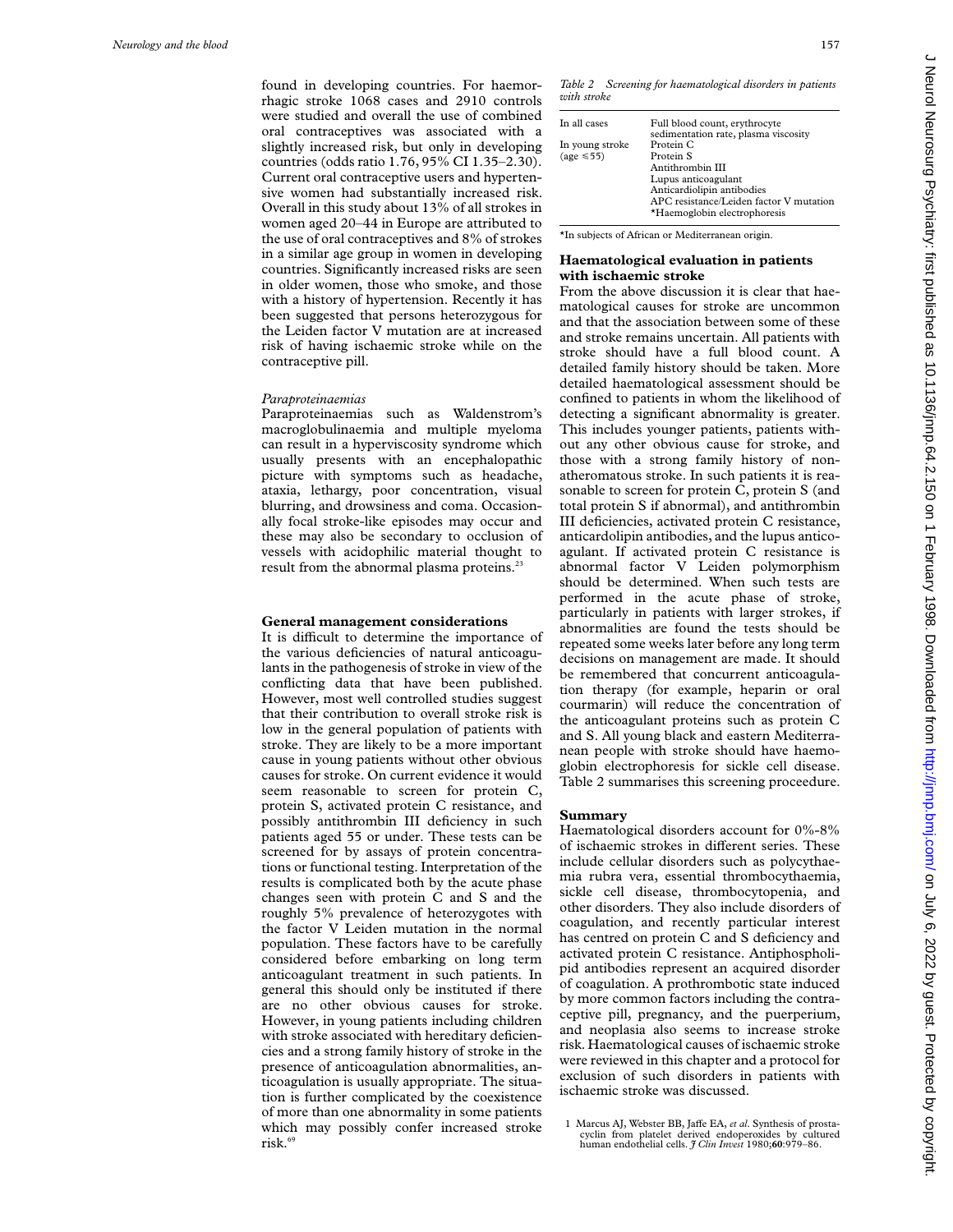- 2 Radomski MW, Moncada S. Regulation of vascular haemostasis by nitric oxide. *Thromb Haeomost* 1993;**70**:36– 41.
- 3 Davie EW, Ratnoff OD. Waterfall sequence for intrinsic blood clotting. *Science* 1964;145:1310–2.<br>4 MacFarlane RG. An enzyme cascade in the blood clotting
- mechanism and its function as a biochemical amplifier. *Nature* 1964;**202**:498–9.
- 5 Hart RG, Kanter MC. Haematological disorders and ischaemic stroke: a selective review. *Stroke* 1990;**21**:1111– 21.
- 6 Rosove MH, Hocking WG, Canobbio MM, *et al*. Cronic hypoxaemia and decompensated erythrocytosis in cyanotic congenital heart disease. *Lancet* 1986;ii:313–5.
- 7 Lubarsky Da, Gallagher CJ, Berend JL. Secondary poly-cythaemia does not increase the risk of perioperative haem-orrhagic or thrombotic complications. *J Clin Anest* 1991;**3**: 99–103.
- 8 Preston FE, Martin JF, Stewart RM, *et al*. Thrombocytosis, circulating platelet aggregates and neurological dysfunc-tion. *BMJ* 1979;ii:1561–3.
- 9 Jabaily J, Iland HJ, Laszlo J, *et al*. Neurologic manifestations of essential thrombocythaemia. *Ann Intern Med* 1983;**99** : 513–8.
- 10 Schafer AI. Bleeding and thrombosis in the myeloprolifera-tive disorders. *Blood* 1984;**64**:1–12.
- 11 Wood DH. Cerebrovascular complications of sickle cell anaemia. *Stroke* 1978; **9**:73–5.
- 12 Adams RJ, Nichols FT, McVie V,*et al*. Cerebral infarction in sickle cell anaemia: mechanism based on CT and MRI. *Neurology* 1988;**38**:1012–7.
- 13 Glauser TA, Siegel MJ, DeBaun MR. Accuracy of neurologic examination and history in detecting evidence of MRI-diagnosed cerebral infarctions in children with sickle cell haemoglobinopathy. *J Child Neurol* 1995;**10**:88– 92.
- 14 Adams R, Mckie V, Nichols F, *et al*. The use of transcranial ultrasonography to predict stroke in sickle cell disease. *N Engl J Med* 1992;**326**:605–10.
- 15 Fabian RH, Peters BH. Neurological complications of haemoglobin SC disease. *Arch Neurol* 1984;**41**:289–92. 16 Handin RI. Disorders of the platelet and vessel wall. In:
- Issenbacher KJ, Braundwell E, Wilson JD, *et al*, eds. *Harri-son's principles of internal medicine*. 13th ed. New York: McGraw Hill, 1994:1798–803.
- 17 Coull BM, Clark WM. Abnormalities of haemostasis in ischaemic stroke. *Med Clin* 1993;**77**:77–94. 18 Silverstein A. Thrombotic thrombocytopenic purpure; the
- initial neurological manifestations. *Arch Neurol* 1968;**18** initial neurological manifestations. Arch Neurol 1968;18:<br>358–62.<br>19 Ridolfi RL, Bell WR. Thrombotic thrombocytopenic
- purpure; report of 25 cases and review of the literature. *Medicine* 1981;**60**:413–28.
- 20 Kay AC, Solberg LA, Nichols DA, *et al*. Prognostic significance of computed tomography of the brain in thrombotic thrombocytopenic purpure. *Mayo Clin Proc* 1991;**66**:602–7. 21 Sheth KJH, Swick HM, Haworth N. Neurological involve-
- ment in haemolytic-uraemic syndrome. *Ann Neurol* 1986; **19**:90–93.
- 22 Handin RI. Disorders of coagulation and thrombosis. In: Issenbacher KJ, Braundwell E, Wilson JD, *et al* . *Harrison's principles of internal medicine*. 13th ed. New York: McGraw Hill, 1994:1804–13.
- 23 Becker PS, Miller VT. Heparin-induced thrombocytopenia. *Stroke* 1989;**20**:1449–59.
- 24 Massey EW, Riggs JE. Neurologic manifestations of haema-tologic disease. *Neurol Clin* 1989;**7**:549–60.
- 25 Demirer T, Dail DH, Aboulafia DM. Four varied cases of intravascular lymphomatosis and a literature review. *Cancer* 1984;**76**:1738–45.
- 26 Williams DB, Lyons MK, Takehiko Y, *et al*. Cerebral angiotrophic large cell lymphoma (neoplastic angioendothelio-sis) therapeutic considerations. *J Neurol Sci* 1991;**103**:16– 21.
- 27 Glass J. Hochberg FH, Miler DC. Intravascular lymphomatosis. A systemic disease with neurologic manifestatoins. *Cancer* 1993;**71**:3156–64.
- 28 Lennox IM, Zeeh J, Currie N, *et al*. Malignant angioendotheliosis—an unusual cause of stroke. *Scot Med J* 1989;**34**:407–8.
- 29 Lie JT. Malignant angioendotheliomatosis (intravascular lymphomatosis) clinically simulating primary angiitis of the central nervous system. *Arthritis Rheum* 1992:**57**:831–4.
- 30 Roux S, Grossin M, De Bandt M, *et al*. Angiotropic large cell lymphoma with mononeuritis multiplex mimicking systemic vasculitis. *J Neurol Neurosurg Psychiatry* 1995;**58** : 363–6.
- 31 Tuddenham EGD. Thrombophilia: a new factor emerges from the mists. *Lancet* 1993;**342**:1501–2.
- 32 Miletich J, Sherman L, Broze G. Absence of thrombosis in subjects with heterozygous protein C deficiency. *Semin Thromb Hemost* 1990;**16**:166–76.
- 33 Tait RC, Walker ID, Islam SIAM, *et al*. Protein C activity in healthy volunteers—influence of age, sex, smoking, and oral contraceptives. *Thomb Haemost* 1993;**70**:281–5. 34 Gladson CL, Scharrer I, Hach V,*et al*. The frequency of type
- 1 heterozygous protein S and protein C deficiency in 141 unrelated young patients with venous thrombosis. *Thromb Haemost* 1988;**59**:18–22.
- 35 Israels SJ, Seshia SS. Childhood stroke associated with pro-
- tein C or protein S deficiency. *J Pediatr* 1987;**111**:562–4. 36 Grewall RP, Goldbert MA. Stroke in protein C deficiency. *Am J Med* 1990;**89**:538–9.
- 37 Kohler J, Kasper J, Witt I, *et al*. Ischaemic stroke due to pro-tein C deficiency. *Stroke* 1990;**21**:1077–80.
- 38 Camerlingo M, Finazzi G, Caato L, et al. Inherited protein<br>C deficiency and non-haemorrhagic arterial stroke in<br>young adults. *Neurology* 1991;41:1371-3.<br>Simioni P, De Rone H, Prandoni P, et al. Ischaemic stroke in
- young patients with activated protein C resistance. A report of three cases belonging to three di Verent kindreds. *Stroke* 1995;**26**:885–90.
- 40 Martinez RA, Rangel-Guerra HR, Marfil LJ. Ischaemic stroke due to deficiency of coagulation inhibitors. Report of 10 young adults. *Stroke* 1993;**24**:19–25.
- 41 Van Kuijck MAP, Rotteveel JJ, Van Oostrom CG, *et al* . Neurological complications in children with protein C deficiency. *Neuropaediatrics* 1994;**25**:16–9.
- 42 D'Angelo A, Landi G, Vigano d'Angelo S,*et al*. Protein C in acute stroke. *Stroke* 1988;**19**:579–83. 43 Kennedy CR, Warner G, Kai M, *et al*. Protein C deficiency
- and stroke in early life. *Dev Med Child Neurol* 1995;**37**:723– 30.
- 
- 44 Tatlisumak T, Fisher M. Hematologic disorders associated<br>with ischaemic stroke. *J Neurol Sci* 1996;140:1-11.<br>45 Broekmans AW, Van der Linden IK, Jansen Y, et al.<br>Prevalence of protein C (PC) and protein S (PS) deficien (suppl VI) 268.
- 46 Barinagarrementeria F, Cant A, Cant-Brio C, *et al* 46 Barinagarrementeria F, Cant A, Cant-Brio C, *et al.* Prothrombotic states in young people with idiopathic stroke. A prospective study. *Stroke* 1994;**25**:287–90. 47 Green D, Otoya J, Oriba H, *et al.* Protein S deficien
- middle-aged women with stroke. *Neurology* 1992;**42**:1029– 33.
- 48 Sacco RL, Owen J, Mohr JP, *et al*. Free protein S deficiency: a possible association with cerebrovascular occlusion. *Stroke* 1989;**20**:75–80.
- Davous P, Horelloyu M, Conard J, *et al.* Cerebral infarction and familial protein S deficiency. *Stroke* 1990;**21**:1760–1. 50 Mayer SA, Sacco RL, Hurlet A, *et al*. Free protein S
- deficiency in acute ischaemic stroke. *Stroke* 1993;**24**:224–7.
- 51 Svensson PJ, Dahlback B. Resistance to activated protein C as a basis to venous thrombosis. *N Engl J Med* 1994;**330**:517–22.
- 52 Bertina RM, Koelman BPC, Rosendall FR, *et al*. Mutation in the blood coagulation factor V associated with resistance
- to activated protein C. *Nature* 1994;**369**:64–7. 53 Halbmayer WM, Haushofer A, Schon R, *et al*. The prevalence of poor anticoagulant response to activated protein C (APC resistance) among patients suffering from stroke or venous thrombosis and healthy subjects. *Blood Coagul Fibinolysis* 1994; **5**:54–9.
- 54 Ridker PM, Miletich JP. Mutation in the gene coding for coagulation factor V and the risk of myocardial infarction, stroke and venous thrombosis in apparently healthy men. *N*<br> *Engl J Med* 1995;332:912–7.<br>
55 Catto A, Carter A, Ireland H, *et al.* Factor V Leiden gene
- mutation and thrombin generation in relation to the development of acute stroke. *Arterioscler Thromb Vasc Biol* 1995; **15**:783–5.
- 56 Press RD, Liu X-Y, Beamer N, *et al*. Ischaemic stroke in the elderly. Role of the common factor V mutation causing resistance to activated protein C. *Stroke* 1996;**27**:44–8. 57 Markus HS, Zhang Y, Je Very S. Screening for the factor-V
- Arg 506 Gln mutation in patients with TIA and stroke. *Cerebrovasc Dis* 1996; **6**:360–2.
- 58 Van der Bom JG, Bots ML, Havekate F, *et al*. Reduced response to activated protein C is associated with increased risk for cerebrovascular disease. *Ann Intern Med* 1996;**125** : 265–9.
- 59 Lane DA, Caso R. Antithrombin: structure, genomic organisation, function and inherited deficiency. *Clin Haematol* 1989; **2**:961–98.
- 60 Rosenberg RD. Actions and interactions of antithrombin and heparin. *N Engl J Med* 1975;**202**:146–51. 61 Bock SC, Harris JF, Balazs I,*et al*. Assignment of the human
- antithrombin III structural gene to chromosome Iq23-q25. *Cytogenet Cell Genet* 1985;**39**:67–70.
- 62 Menache D. Replacement therapy in patients with hereditary antithrombin III deficiency. *Semin Hematol* 1991;**28**: 31–8.
- 63 Odegaard OP, Abildgaard U. Antithrombin III: critical review of assay methods. Significance of variations in health and disease. *Haemostasis* 1978; **7**:127–34. 64 Vomberg PP, Breederveld C, Fluery P, *et al*. Cerebral
- thromboembolism due to antithrombin III deficiency in two children. *Neuropaediatrics* 1987;**18**:42–4.
- 65 Simioni P, Zanardi S, Saracino A, *et al*. Occurrence of arte-rial thrombosis in a cohort of patients with hereditary defi-
- ciency of clotting inhibitors. *J Med* 1992;**23**:61–4. 66 Arima T, Motomura M, Nishiura Y, *et al*. Cerebral infarction in a heterozygous with variant antithrombin III. *Stroke* 1992;**23**:1822–5.
- 67 Graham JA, Daly HM, Carson PJ. Antithrombin III deficiency and cerebrovascular accidents in young adults. *J Clin Pathol* 1992;**45**:921–2.
- 68 Hathaway WE. Clinical aspects of antithrombin III deficiency. *Semin Haematol* 1991;**28**:19–23. 69 Menache D. Antithrombin III concentrates. *Hematol Oncol*
- *Clin North Am* 1992; **6**:1115–20.
- 70 Furlan AJ, Lucas FV, Craciun R, *et al*. Stroke in a young adult with familial plasminogen disorder. *Stroke* 1991;**22** : 1598–602.
- 71 Nagayama T, Shinohara Y, Nagayama M,*et al*. Congenitally abnormal plasminogen in juvenile ischaemic cerebrovascular disease. *Stroke* 1993;**24**:2104–7.